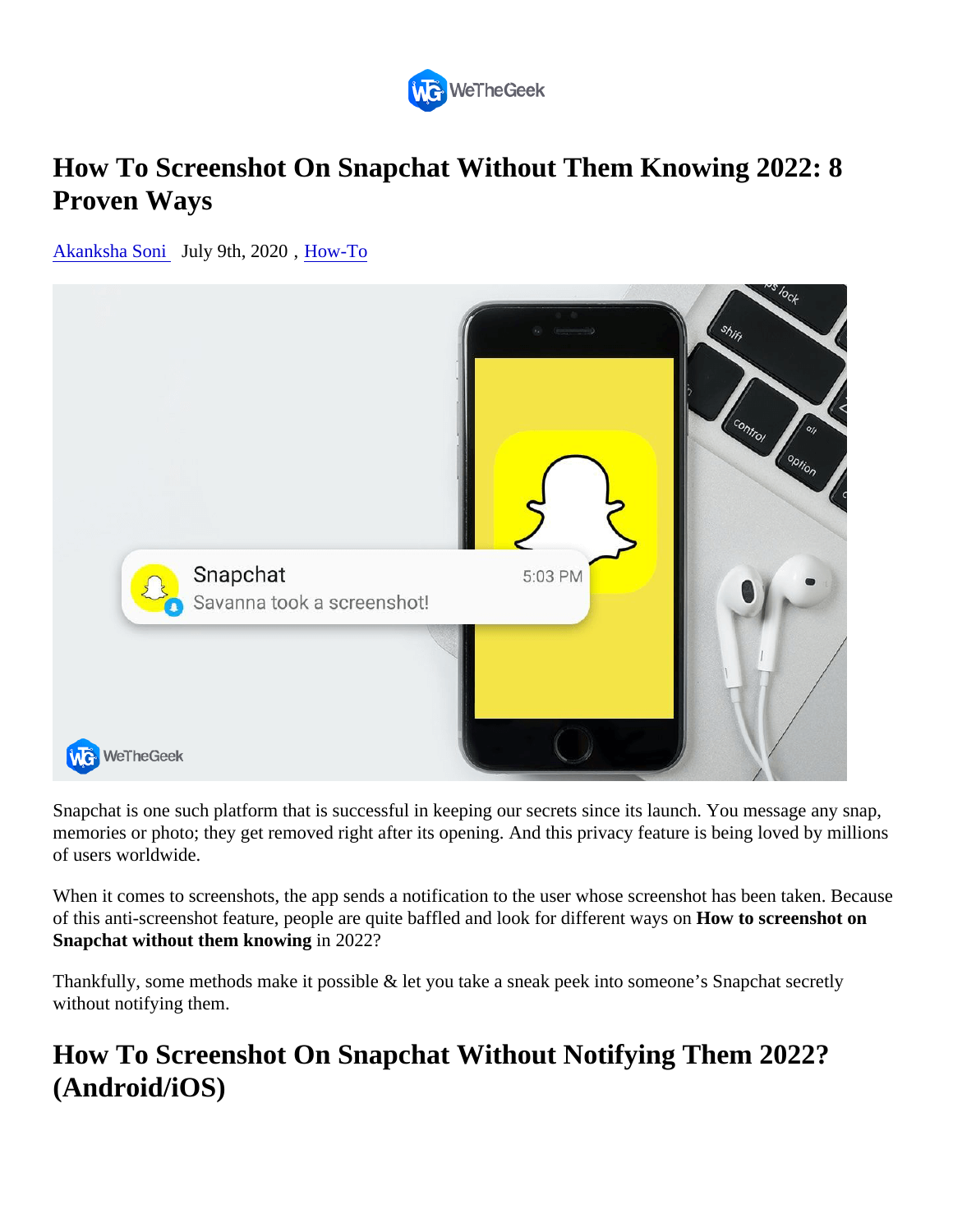There are few tricks that you can consider separately on iPhone and Android to take a screenshot on Snapch secretly.

## Trick 1: Use Another Smartphone

If you are desperate to capture & save someone else's Snapchat stor petine use device take a picture of a particular snap before it self-destructs. Well, the quality won't be surprising, but it depends on how you keep your hands steady to capture a decent shot.

### Trick 2: Use Screen Capture Tool

Using this method, you cannot only capture the screenshot on Snapchat without them knowing but can also record the story videos without notifying them. If your smartphone offers a builtreen Capture tod then you can use it the usual way to capture a Snapchat story. You can even download th**&drearty Capturing** [Apps](https://wethegeek.com/best-screen-recorder-apps-for-android/) for Android or iPhone to take screenshots of Snapchat story.

### Trick 3: Using Third-Party Apps To Capture Screenshots Without Notifying

Similar to WhatsApp Status Savers, several exciting apps in the market lets users take screenshots of Snapc stories without them knowing. Try installing SnapSaver on your device & follow the instructions step by step:

- Launch Snap Saveron your device.
- Follow the on-screen instructions to understand how the app works to screenshot on Snapchat secretly.
- Tap on the Camera icon to select the option to capture screenshots.
- Additionally, you can start screen recording, capture burst screenshots & more.
- After selecting the desired option, tap on the play icon to activate the floating settings.
- Now go to the Snap that you would like to capture screenshots without notifying the other user.
- Tap on the red floating camera icon to screenshot the Snapchat story.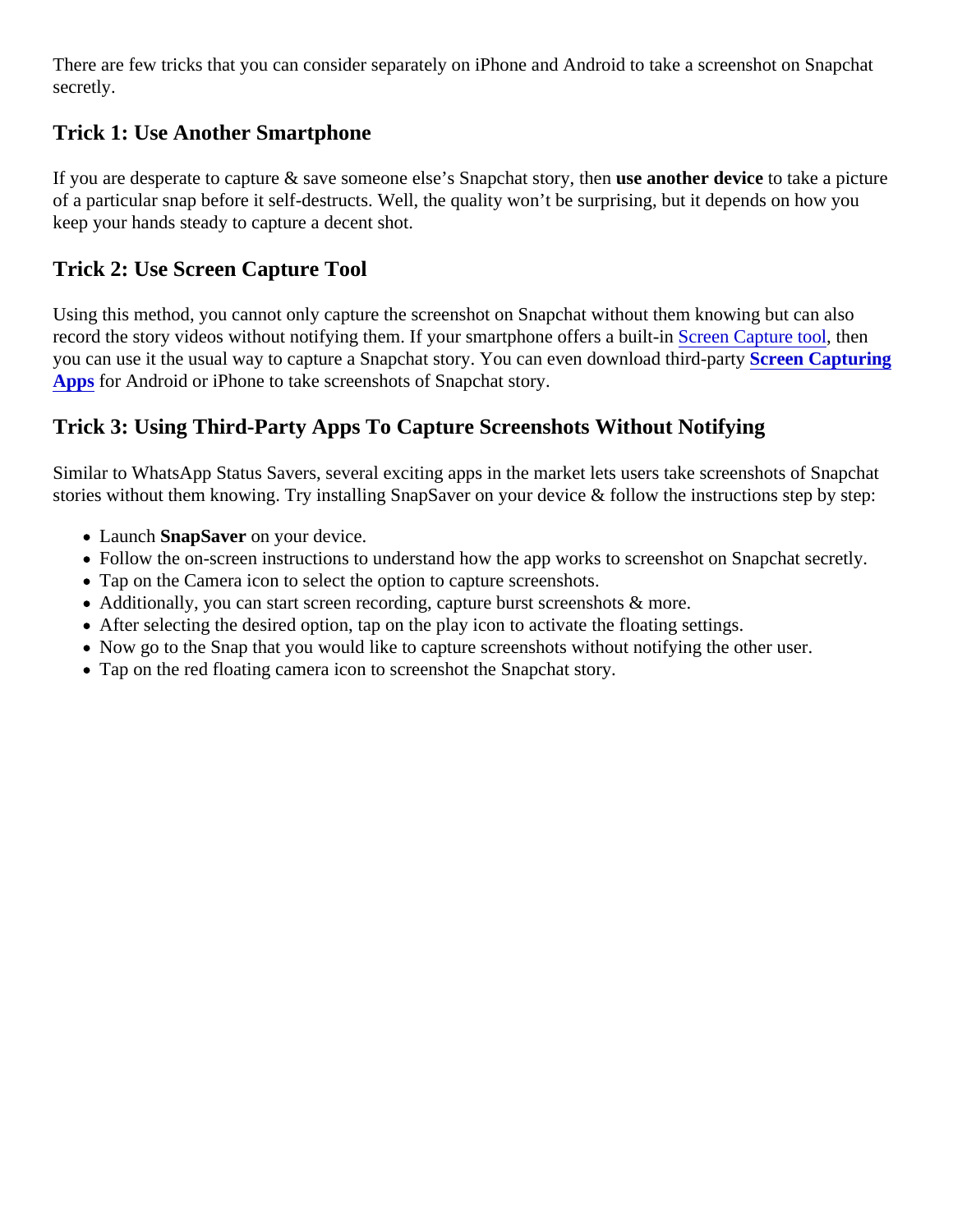Alternatively, we suggest usin§creenshot without them knowingapp by Card Games LLP to get the task done without notifying the other useret It Here

Trick 4: Kill The Snapchat App Instantly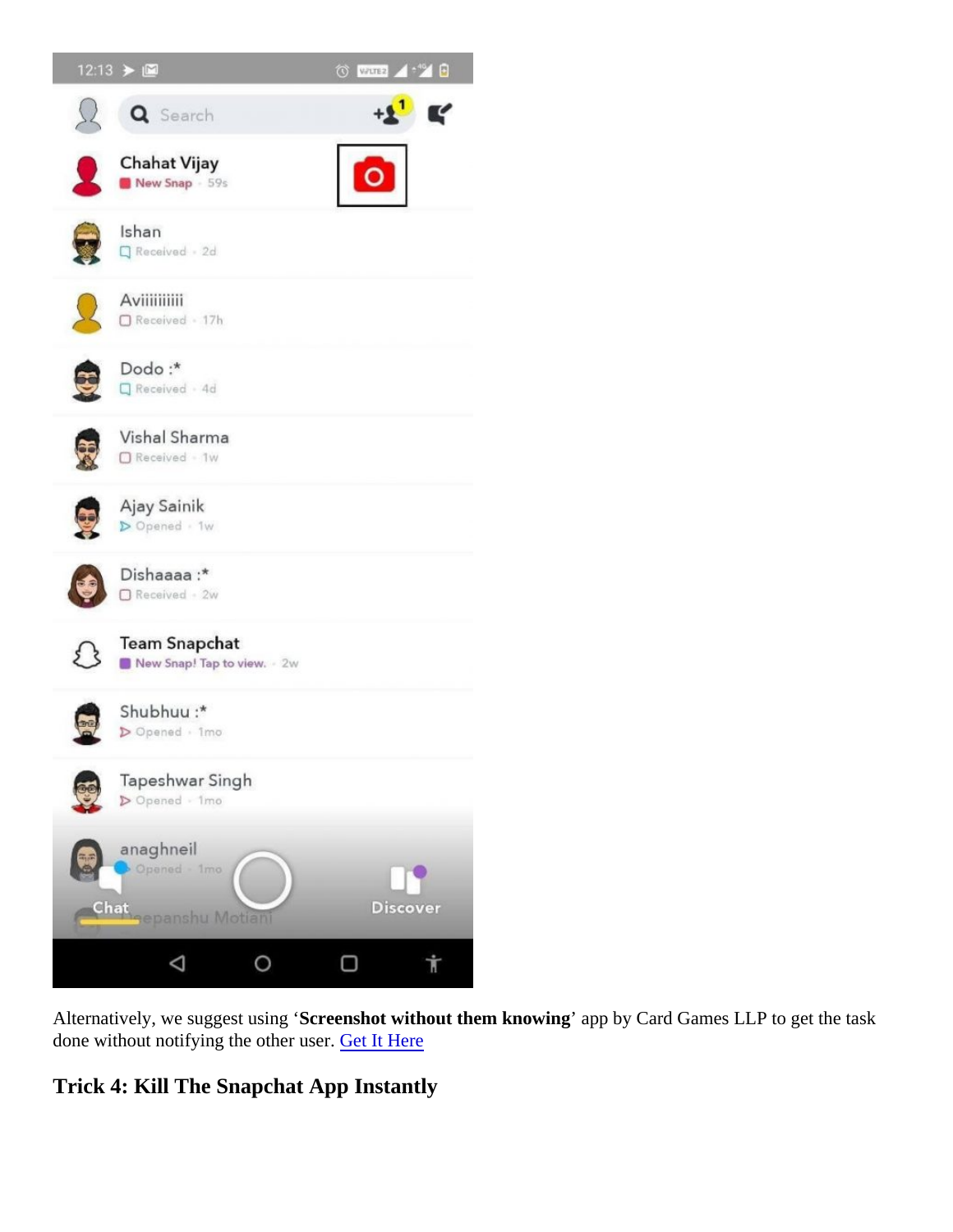In most of the cases, it has worked efficiently to screenshot on Snapchat without them knowing. Just follow th method carefully to capture snaps without notifying the other user:

- Once the Snap is loaded, get ready, check the top and see if you have time left.
- Take the screenshot quickly and the app instantly.

Mind you, this method is pretty risky as in case you get a little late to crash the app, a notification can be sent the other side, and you don't want that.

## Trick 5: Capture Screenshot From Recent Apps Section

Although this method won't help you capture the story in full size, you can still keep some part of the Snap. This method is perfect for keeping the chat messages in the form of screenshots. You can undoubtedly ditch notification "\_\_\_ took a screenshot of chat" using this method. Just follow the hack step by step to screenshot Snapchat without them knowing.

- Open the chat on Snapchat of which you would like to take a screenshot.
- Now press the ecent app button, where all the recently used apps get displayed.
- Screenshot the chat quickly & close the apps.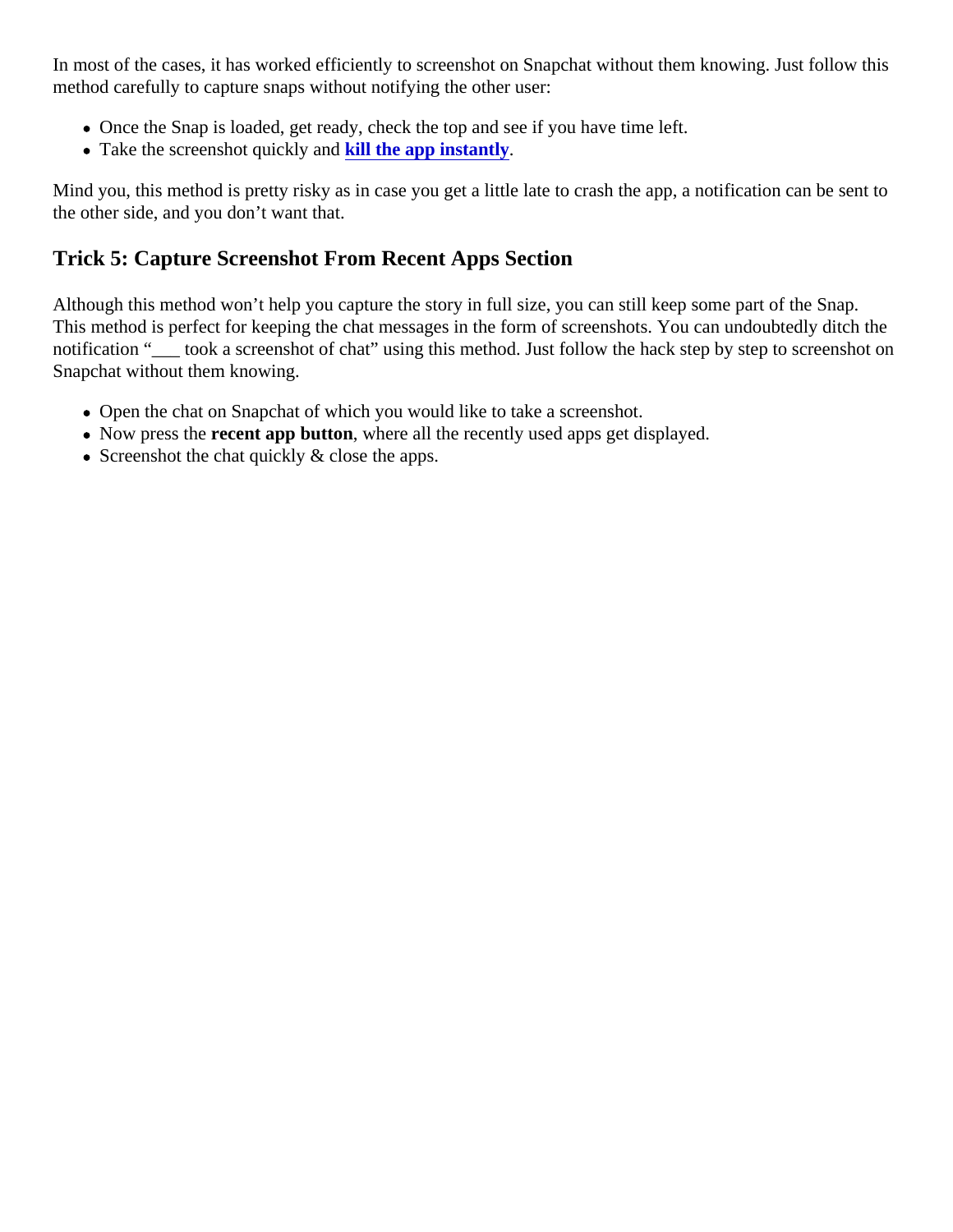

The Snapchat screenshot would look something like above. You can further crop the screenshot & save someone's Snap secretly in your gallery.

## **Trick 6: Using Screen Mirroring Feature**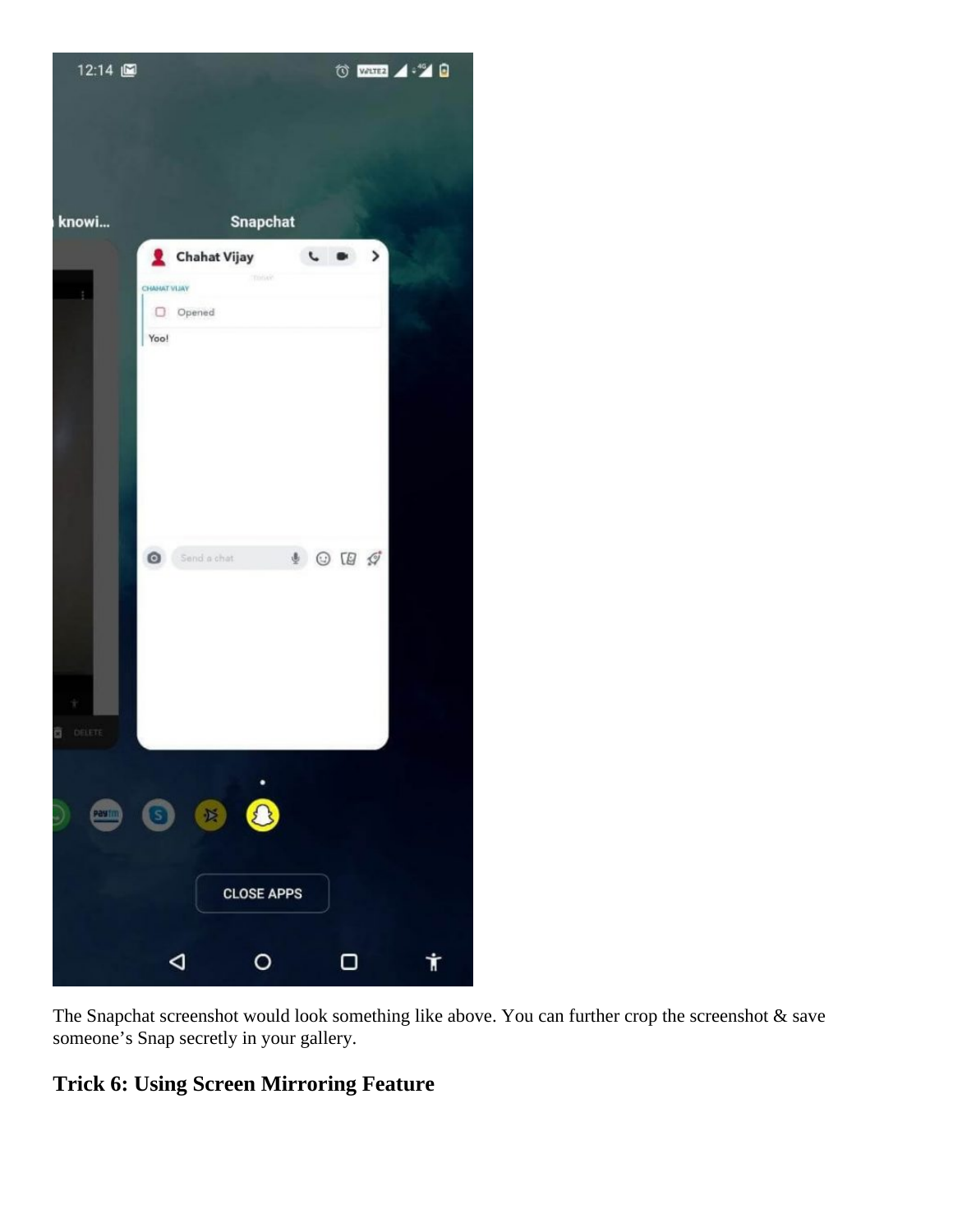If you desperately need to capture someone's story & don't want to notify them, use this Snapchat hack to get the job done. Now, this method would require little work, but if done correctly, you can take a Screenshot on Snapchat without them knowing. You have to enablestreen Mirroring feature from your phone's settings to cast your phone on an external device.

If your smartphone doesn't feature such functionality, don't feel bad, as there are numerous apps available in market that can help youn android or iPhone to an external deside as a Smart TV. When it's done, you have to launch Snapchat on your phone & take another device to record or capture a screenshot of some else's Snapchat Story from the external device.

#### Trick 7: Ask Google Assistant

Now many of them say thatearing cache and taking a screenshot later can help in taking shots without letting theother side know. This method has gone outdated but de Assistant can trick napchat. Also, it would work for Android users only.

After opening the chat, sä OK Google" and "Take a screenshot". You can later save this screenshot on your phone or share it with other apps. Snapchat cannot detect this way of capturing a screenshot, and no alert message would be sent.

#### Trick 8: Delay The Screenshot Notification

Well, you should be very quick at performing this trick; otherwise, the concerned person will instantly know that you've secretly screenshotted their Snapchat story. Just follow the hack step by step:

- Go to the Snap of which you want to capture a screenshot.
- Make sure it loads correctly. (Keep patience after receiving the Snap & let it load).
- Now turn off the WI-FI, Mobile Network & Bluetooth.
- Turn On the Airplane Mode & make sure your phone isn't connected.
- Go back to the snap & capture screenshot the usual way.
- Now be quick & reboot/restart your device as soon as possible.
- Be fast & let your phone get restarted.

Now you can observe the screenshot you took should have reloaded to normal as if you had never opened it the first place.

The person whose story has been screenshotted would not receive a pop-up notification that someone has ta a screenshot & not screenshot indicator (a double-arrow icon) will be displayed for a few minutes. But once you see their next Snap, a 'screenshot message' will appear in their chat. So, if the person you screenshot is supe unobservant, you can quickly get away with your screenshot game on Snapchat!